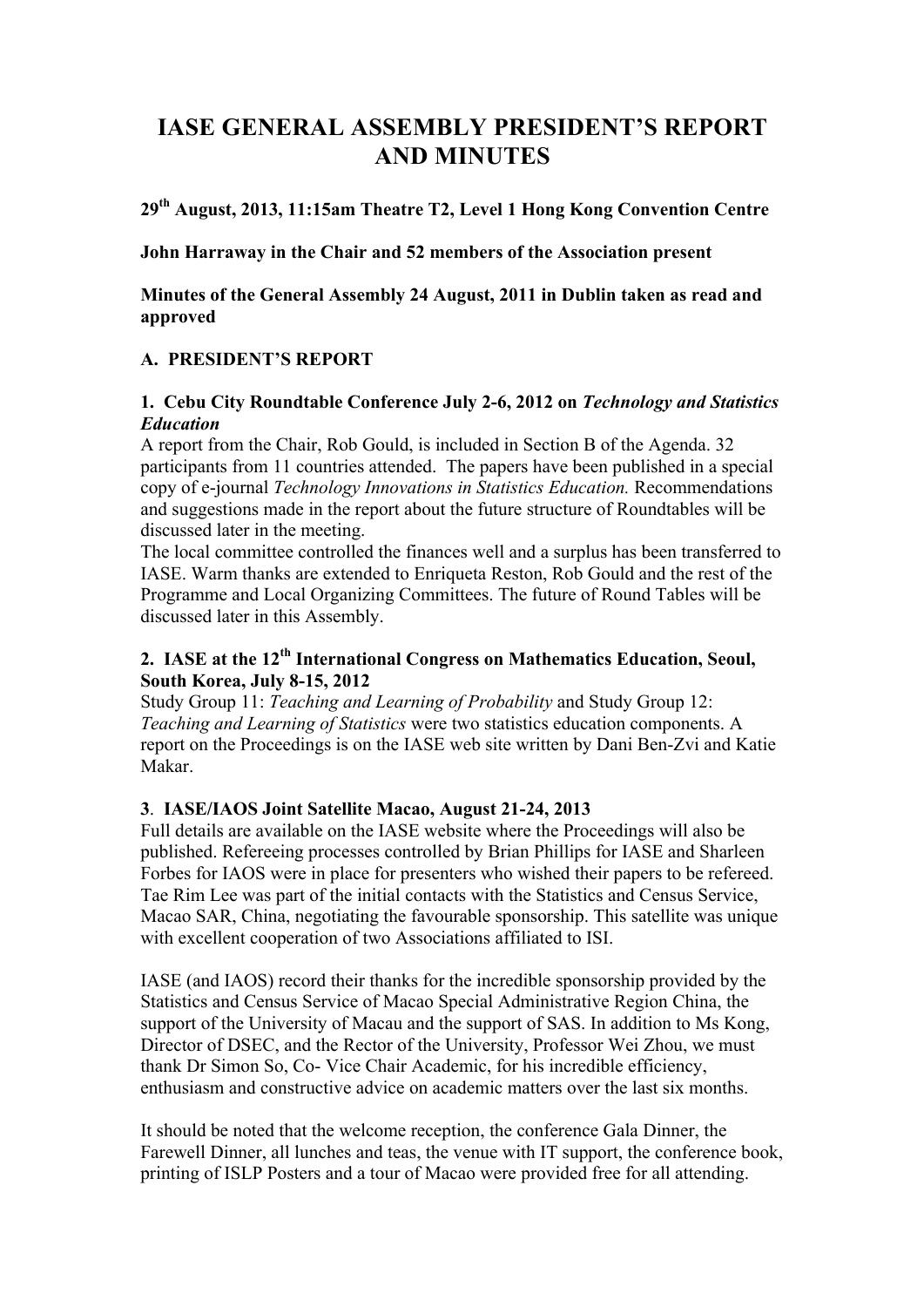Any surplus from this conference will be used to support people from Developing Countries attending conferences.

There were 42 papers presented, six keynote speeches and 6 posters. A special workshop for Macao school teachers discussing the International Poster Competition was built into the Conference Programme and was led by the Chair of the judging panel, James Nicholson, with the support of Reija Helenius.

### **4. WSC Hong Kong**

IASE has been well represented in the programme with 13 Invited Paper Sessions in the area of Statistics Education. Nel Verhoeven was the IASE representative on the ISI Programme Committee and Delia North was appointed by ISI as a coordinator for the *Statistics for Youth* theme day. This also reflects the ISI's encouragement of, and commitment to, young statisticians, education and capacity-building, particularly in developing countries

### **5. New IASE web site**

The IASE website has moved from the University of Auckland and the care of Chris Wild. We record our appreciation to the University of Auckland for hosting the site free of charge over a period of more than ten years. We also record our thanks to Chris Wild for establishing the site again free of charge and maintaining it over this period of time with the help of his technical staff.

Tenders were called for a new site in 2012 and the contract for three years was awarded by the IASE Executive to Spacific Software, with the new webmaster being John Shanks who has also designed and implemented the attractive ICOTS7, ICOTS8 and ICOTS9 sites as well as the IASE site for the Cebu Round Table. The tender price for the design and implementation of the new IASE web site was US\$5200. The annual management fee is US\$490 for the IASE and ISLP websites and the annual domain name and web hosting fees amount to NZ\$150.

The new IASE website is http://iase-web.org/

The new website is easy to navigate and has the potential for further enhancement. Mail can be directed to all IASE members with personalised names. Several lists are available and have been used extensively. Financial members of IASE can access some reserved areas such as the special recent edition of the Journal of IAOS. More use may be made of this facility in future adding an incentive to take out membership of IASE. All conference proceedings are available and all information from the Auckland site has been transferred. Electronic voting has been established for use once new statutes and by-laws have been adopted by IASE.

#### **6. Conference web sites and links**

There are links from the IASE homepage to ICOTS9 and Cebu Round Table. A refereeing process built into the system helps Conference Proceedings Editors. The attractive international website for the Macao Satellite developed by Brad Payne of Conker Statistics can also be accessed directly from the IASE homepage.

There is a link to SERJ from the IASE home page.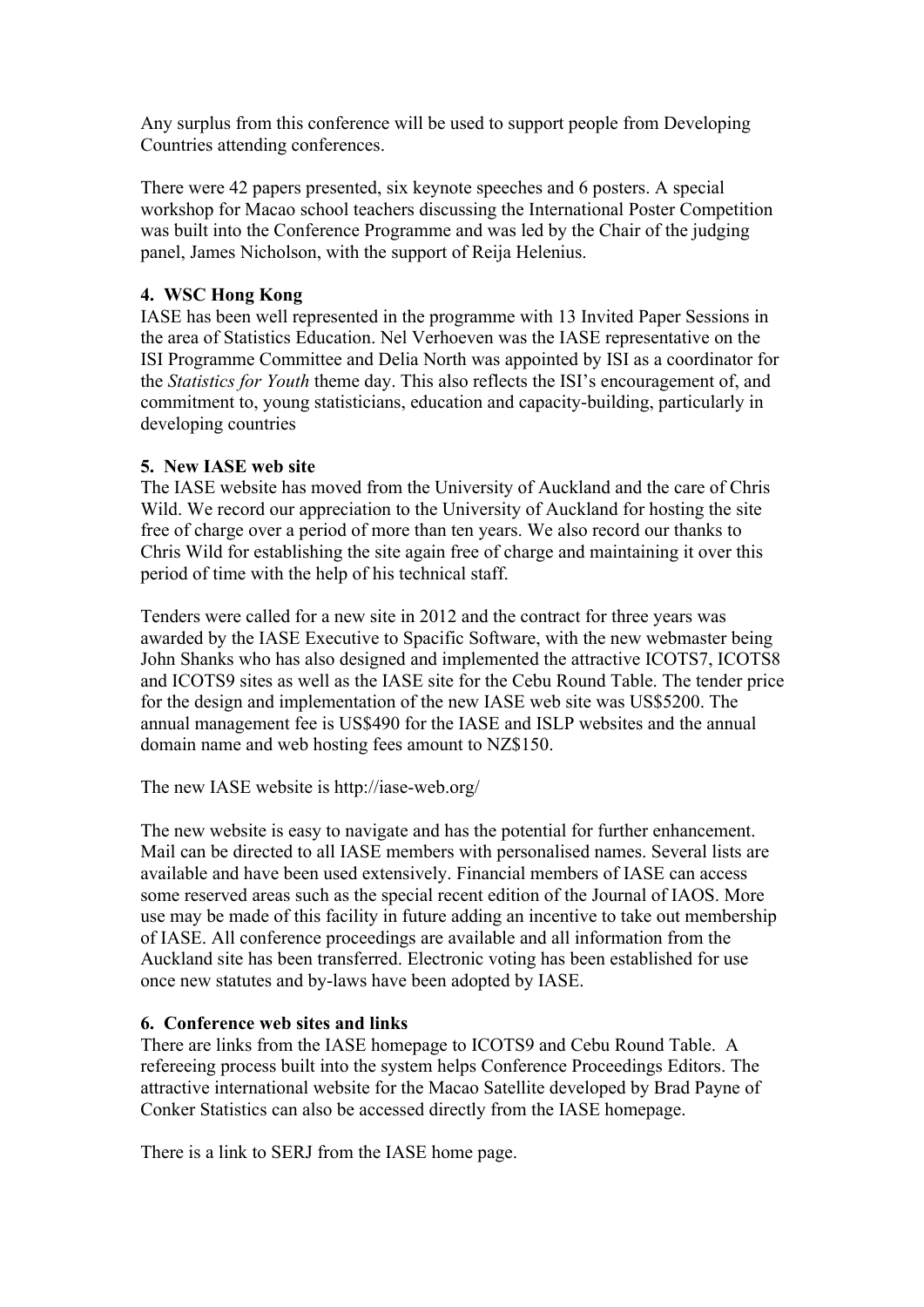There is a link to the ISLP from the IASE home page. The ISLP web site has been redesigned by Spacific Software. The design and implementation of the new ISLP web site was US\$950. There is potential to further develop the ISLP site allowing approved members access to sections of the site which they can control under the overall coordination of the webmaster.

### **7. Membership**

The membership report supplied by ISI is circulated. There are 306 members including 10 institutional members at 31 December 2012. Currently the membership is 315. In preceding years the numbers were 332 (2011), 329 (2010) and 303 (2009). The ICOTS Conference usually results in an increase in membership. About 48% are ISI members who choose IASE as their Association.

Email address lists for all financial members, and all who have ever been members of IASE are available through the new website and this will be a good vehicle for increasing future membership by helping retain all current members. The membership list is updated regularly using the ISI site. I found that my group emails were sent on to statisticians in other countries and were also placed in journals outside the statistics fold. There is excellent potential for further communication once we update our country representative list.

### **8. World Bank funding through ISI**

Helen MacGillivray managed the allocation of funds from the World Bank using the same principles she used for allocating funds for people from developing countries to attend ICOTS8. Her recommendations to the IASE Executive were approved. US\$8300 supported participants from Developing Countries at the Cebu Round Table, US\$6600 supported ICME TSG-12 and Euro 4646 the IASE/IAOS Satellite.

In future less funding will be available from the World Bank through ISI. There will be more funds required from Association sources to support people from developing countries. It is positive that IASE had a surplus from the Cebu Roundtable and should have a surplus from the joint IASE/IAOS Satellite in Macao.

#### **9. Financial report**

The financial report 2012 supplied by ISI has been circulated. The result for the financial year was a surplus of 2636 Euros with a reserve of 76362 Euros. It is noted that the Cebu Round Table with Springer Royalties showed a surplus of 1999 Euros. Website charges for 2012 were 2304 Euros. This included the websites for the Cebu Round Table, the Macao Satellite and a progress on the site for ICOTS9. The cost of the new IASE and ISLP web sites will show in the 2013 financial report.

A membership report and the financial accounts supplied by the ISI Permanent Office have been circulated.

#### **10. SERJ Report**

A committee of four has been established to carry out a search for a new Co Editor of SERJ to follow Bob delMas when he retires. Peter Petocz will continue as Co Editor for another two years**.**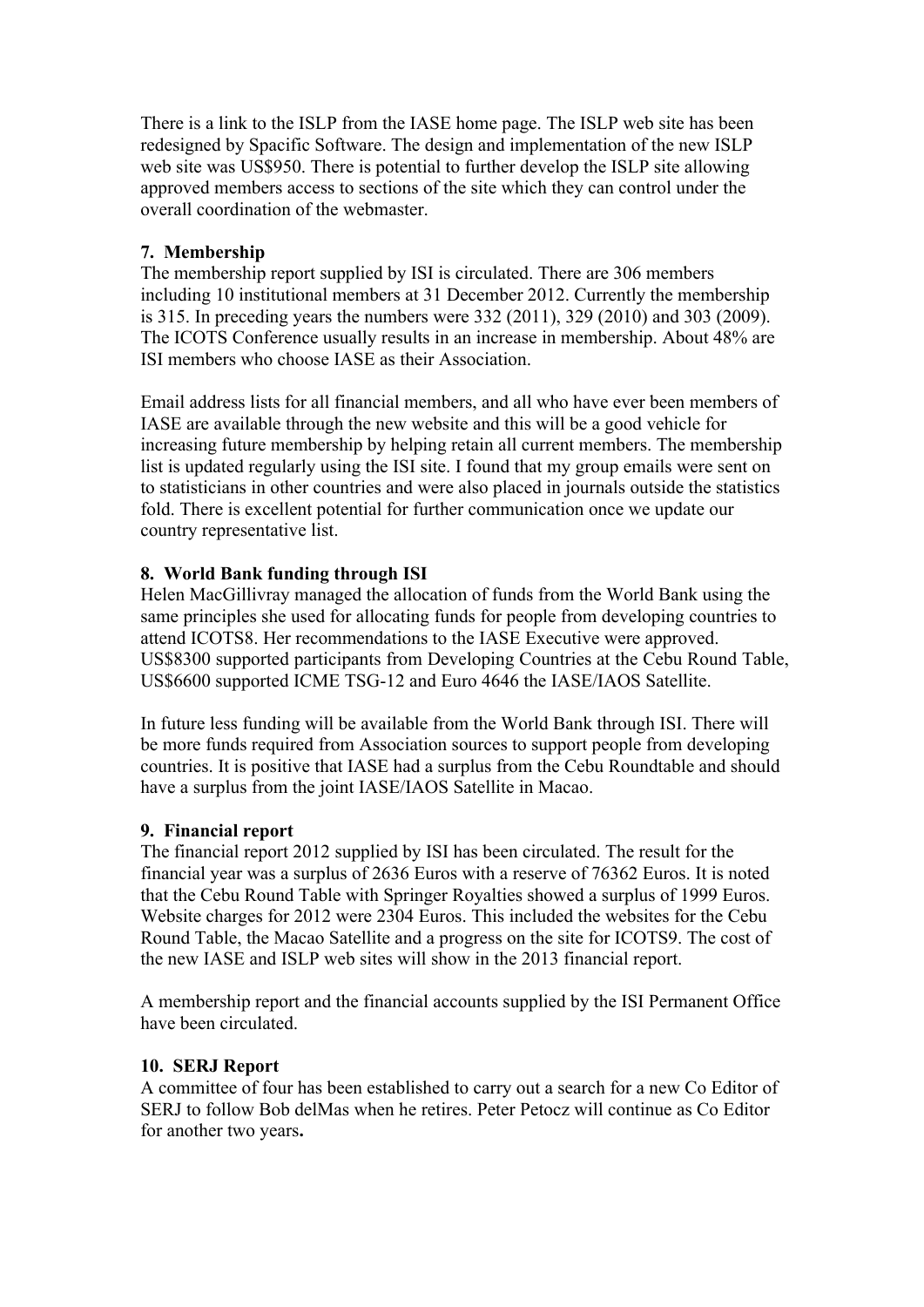# **11. ISLP report**

On behalf of IASE, IAOS and ISI appreciation is recorded for the dedication of ISLP Director, Reija Helenius, and Minna Leinonen from Statistics Finland, the support of Statistics Finland itself, and the contributions of the two Deputy Directors, Sharleen Forbes (New Zealand) and Pedro Campos (Portugal). It is noted that the ISLP Poster Competition and Best Cooperative Projects were the IASE contributions to the Year of Statistics.

Thirty two posters were judged in two sections by an International Jury of James Nicholson, Iddo Gal, John Shanks, Adriana D'Amelio and Alejandra Sorto. Thanks are recorded for their work which was carried out in a tight time frame. The Wakimoto Foundation is thanked for providing the winning poster prizes which will be presented by Mrs Wakimoto in Hong Kong at the WSC. Please attend the presentations this afternoon. The award for the Best Cooperative Project in Statistical Literacy will also be made. It is pleasing to note that the ISI is now fully aware of the positive contribution that the ISLP can make to the international statistics community.

The posters were also on display at the IASE/IAOS Satellite in Macao and a workshop on the posters was led by James Nicholson for teachers from Macao and Hong Kong.

# **12. President-elect**

The 2013 nominating committee (consisting of five members selected from among the individual and honorary members of the Association and citizens of different countries) has proposed Andrej Blejec from Slovenia as President of IASE for 2015- 2017. It is with pleasure that I announce Andrej as President-elect for 2013-2015.

It is also with pleasure I report the nominating committee has proposed the following four names of Vice Presidents for 2013-2015:

Joachim Engel (continuing for second term) Alison Gibbs (Dept of Statistics, University of Toronto) Alejandra Sorto (continuing for second term) David Stern (Maseno University, Kenya)

The meeting approved these appointments.

# **13. ICOTS9 Flagstaff, Arizona**

The website http://icots.net/9/ contains up to date information.

The International Programme Committee is

- Tim Dunne (South Africa) *IPC Chair*
- Gillian Lancaster (United Kingdom) *Scientific Coordinator*
- Katie Makar (Australia) *Editor of Proceedings*
- Roxy Peck (United States) *Local representative at the IPC*
- Helen MacGillivray (Australia) *Programme Scheduler*
- John Shanks (New Zealand) *Information Manager*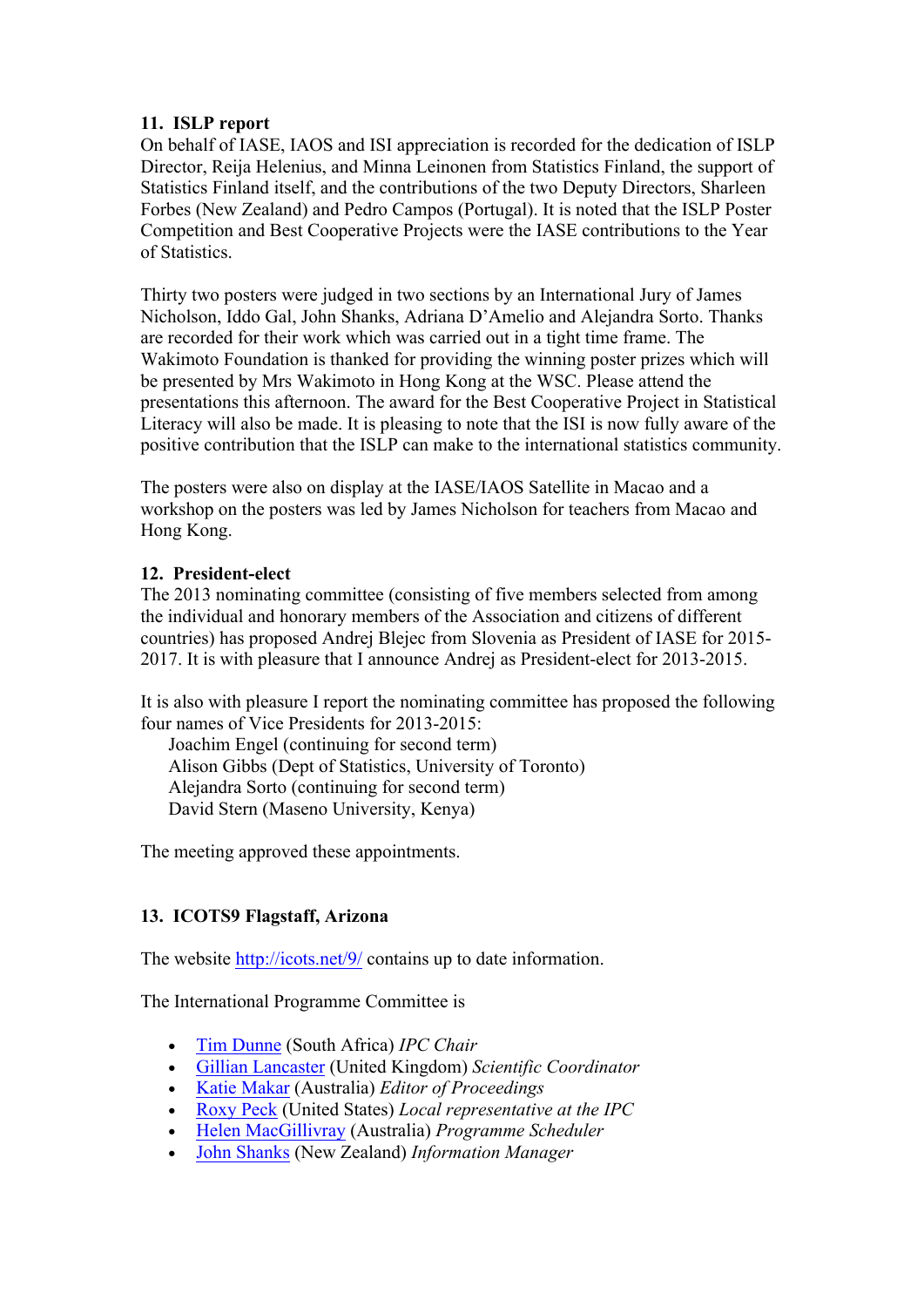The Local Organizing Committee is

- Roxy Peck (California Polytechnic State University) *Chair*
- Allan Rossman (California Polytechnic State University) *Committee*
- Roy St. Laurent (North Arizona University) *Committee*
- Brent Burch (North Arizona University) *Committee*
- Ronald Wasserstein (American Statistical Association) *Committee*

There is an IASE/ICOTS9 Committee meeting on Friday at 11:15 in S241

# **14. The IASE Executive Committee (2011-2013)**

President: John Harraway (New Zealand) President-Elect: Iddo Gal (Israel) Past-President: Helen MacGillivray (Australia) Vice-Presidents: Joachim Engel (Germany) Tae Rim Lee (South Korea) Irena Ograjenšek (Slovenia) Alejandra Sorto (United States) Jessica Utts (United States) Ex-officio: Ada van Krimpen ISI Executive Director

Appreciation and gratitude to retiring Vice Presidents, Tae Rim Lee, Irena Ograjensek and Jessica Utts for their work and contributions to IASE were recorded and the meeting hoped that their interest in Statistics Education would continue. Thanks to Helen MacGillivray were recorded for her enormous contribution to IASE. The meeting wished Helen every success with her work on the ISI Council and noted that her work on behalf of statistics education would be continuing.

The President moved the adoption of his report which was carried.

# **B. Upcoming Activities**

# **1. ICOTS9 Flagstaff, Arizona 13-18 July 2014** *Sustainability in Statistics Education*

A report on the Programme will be presented by Tim Dunne at the ICOTS9 meeting on Friday. Tim presented a brief report to the General Assembly.

A report on the Local Organisation will be presented by Roxy Peck at the ICOTS9 meeting on Friday. Again a report would be presented at the ICOTS9 meeting on Friday.

# **2. IASE at WSC Rio de Janiero 2015**

A member of IASE is being approached to serve on the Rio Programme Committee. An announcement will be made soon by the new IASE Executive.

# **3. Satellite Conference to WSC Rio**

Ideas are sought for theme, location and committee. A member of the Association is being approached to serve as the Committee Chair. The meeting expressed the view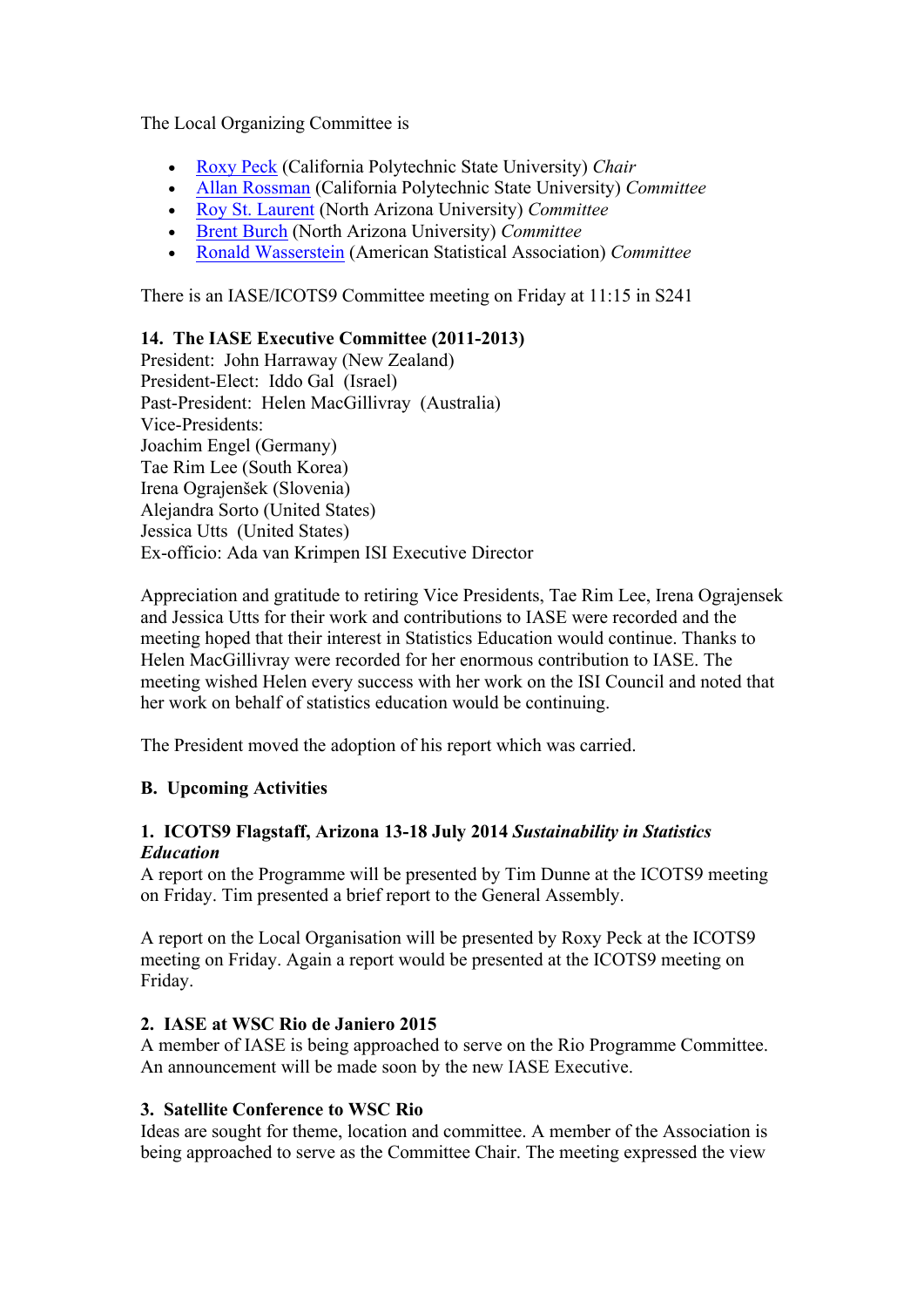that the Satellite should be held within a two hour drive of Rio. An announcement will be made soon by the new IASE Executive.

#### **4. Round Table 2016**

Ideas are sought for theme, location and committee. Note should be made of the points raised by Rob Gould in his following report on the Cebu Roundtable. This could impact on the style of future Roundtables. The IASE Executive will discuss related matters.

#### **Report on Roundtable 2012 to IASE from Rob Gould**

The 2012 IASE Roundtable revisited the theme of Technology and Statistics Education. Given that technology changes frequently and rapidly, this theme is worth revisiting once a decade or so.

We had 32 participants from 11 different countries, including (in order of number of participants): the Philippines, the U.S., Australia, Kenya, New Zealand, the United Kingdom, Malaysia, Afghanistan, Korea, and India. Presentations were organized around central themes: Technology's role in aiding teachers, technology's role in the classroom, technology and teaching statistical practice, educating educators about technology, and assessing the effects of technology on education. Presentations included reports on empirical and theoretical studies, curriculum development and implementation, and the development of new educational technologies.

Presenters were asked to limit their presentations so as to allow for as much discussion as possible. Because this was a Roundtable, we made it clear to participants that participation was expected, either through asking questions, making suggestions, taking notes, moderating a session, or participating in small-group "white papers". In later discussions, some participants said they felt uncomfortable with this, suggesting that in some cultures, active participation, particularly from junior members, is discouraged. However, over all, participants appreciated the chance for constructive feedback for their research.

The "white papers" were small-group discussions, organized around personal interests. Each group was charged with drafting a one- or two-page paper addressing a thematic area in which they would like to see more work investigated or which they would like to see developed further. One problem was that we did not do a very good job in 'catching' these papers for future dissemination. We hoped, naively, that groups would become inspired to work together and develop these white papers to outline future areas of research, but this did not happen.

Papers were published on an electronic Proceedings. Also, reviewed and extensively edited versions of the papers will appear in a special edition of the e-journal *Technology Innovations in Statistics Education* by the end of July 2013.

We tried, this time, to increase participation by allowing people to attend even if they were not participating. Still, we had lower than anticipated attendance. One reason is, I believe, something the IASE should address in the future, which is that the mission of Roundtables is not clearly understood by all. For example, it is advertised as a research conference, and yet I felt that in addition to empirical research, we should also include software and curriculum developers. These people had a difficult time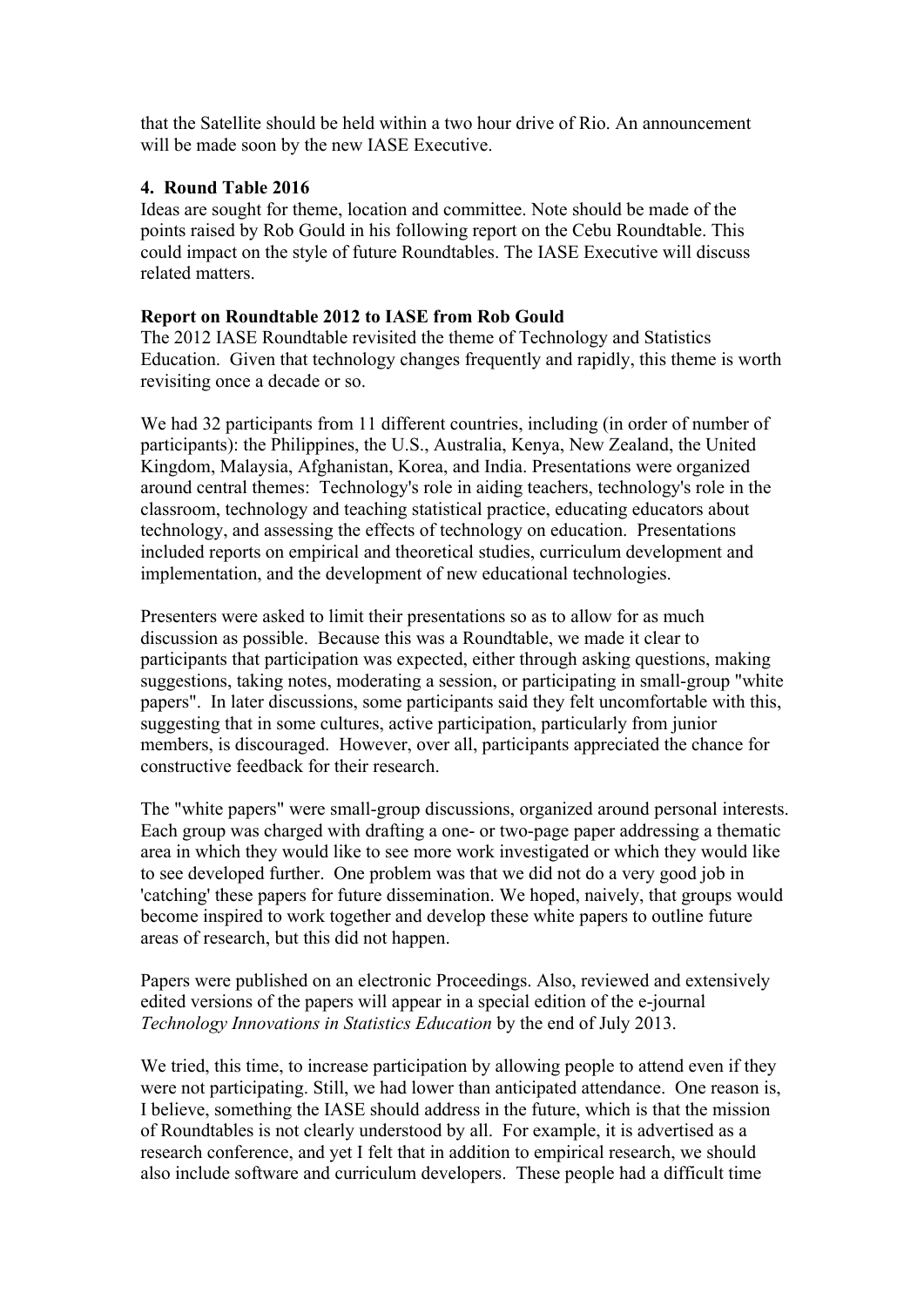getting through the review process, and we failed to invite some people who would have made valuable contributions simply because the reviewers held them to standards that were appropriate for research but not for curriculum development. Those that did get through were given, I felt, a rough treatment during the discussions, mostly because researchers were puzzled by the lack of methodology. This was mostly my own fault: I should have specified very clearly about what constituted an acceptable presentation. However, I fear that quite a bit of friction would still remain, since there seemed to be a real disconnect between, say, software developers and methodology-driven researchers. (This was not, by any means, a source of discomfort or tension. Also, it was not true of all researchers or all developers. But I felt that it did prevent discussions from moving forward productively.)

From private conversations, I know that some participants were hoping the Roundtable would spark more international collaborations, and were disappointed that this did not happen. The reason for this was that there was truly a divide between the research agendas of researchers from developing and developed countries. This was, perhaps, to be expected, since technology is still quite expensive. On the other hand, the discussions that ensued were extremely interesting and thought-provoking, and I think there is great value and potential in future international meetings, particularly if a Roundtable is able to explicitly foster international collaborations, and perhaps search for sources of funding to help solve particular pedagogical challenges that transcend local culture.

#### **C. New Initiatives**

#### **1. Name of the Association**

The recent electronic vote produced the following:

| "International Association for Statistical Education" | 52  |
|-------------------------------------------------------|-----|
| "International Association for Statistics Education"  | 112 |
| Do not mind                                           | 34  |
| Number of financial members                           | 315 |

It is recommended that a name change for the Association be presented to the membership of IASE for voting as soon as possible.

#### **2. Statutes and By –Laws**

Draft changes to our existing Statutes based on earlier discussion with the Permanent Office can be seen in a circulated document or here:

http://iase-web.org/About.php?p=StatutesChanges

It was noted that this is work in progress. It was agreed that suggestions for changes be presented electronically to a committee set up to review the document rather than to try to discuss such a complicated procedure at the General Assembly.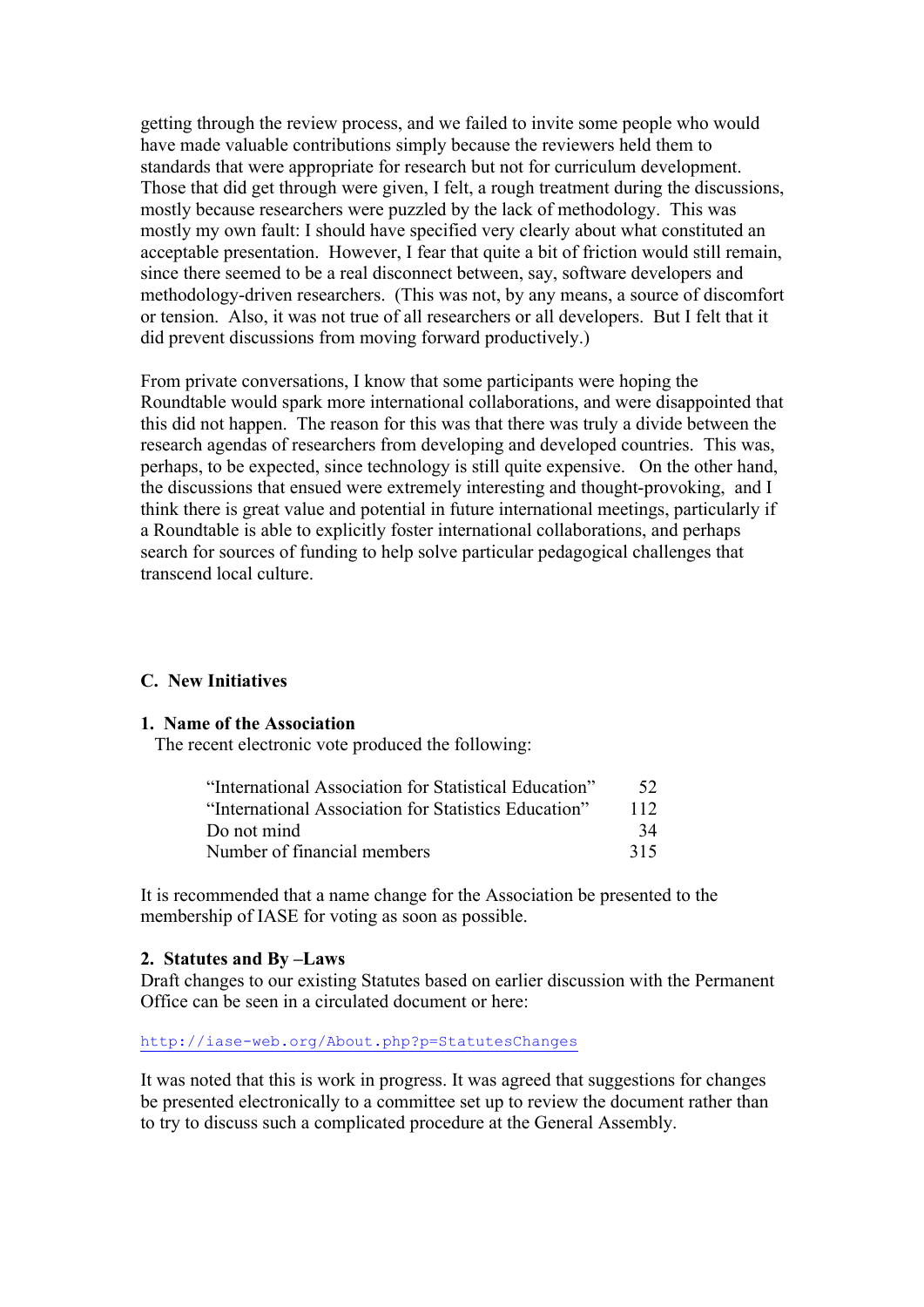I move that Helen MacGillivray be asked to investigate the By Laws and Statutes and produce recommendations in consultation with the IASE Executive which be put to a mail vote. This motion was carried.

Once Statutes and By Laws are in place voting will in future be electronic which we now are able to carry out easily.

### **3. Regional Chapters**

This matter was referred to the IASE Executive.

### **4. Communication Procedures**

The email procedures on the website are easy to use. We can add organisation addresses such as ISI, journals etc easily. This will get to ISI News for example. The IASE Executive is asked to review where we should release information.

### **5. Support for early career statisticians/educators**

It was agreed that ICOTS awards for young or early career statisticians/educators will continue and be encouraged for conferences like ICOTS

### **6. World Bank funding**

It was noted that fewer funds are likely to be available from the World Bank through the ISI. IASE has however run recent conferences with good surpluses which mean that IASE should have funds available. It is likely that ISI will consider an application from IASE more favourably if the Association makes contributions of its own which we should be able to do. There was a major commitment to establishing our new web site this year but less money will be required in future now that the site is established.

# **7. ISLP**

The ISLP Advisory Committee and the ISLP Open meeting attended by about 30 members of IASE and IAOS was held earlier in the week. Recommendations have been made to support the Director and investigate future developments. Action points are as follows:

- (i) James Nicholson writes notes for improving the instructions on the website for the Poster Competition and investigates the preparation of a YouTube Video.
- (ii) Sharleen Forbes will do the same for the Best Cooperative Award.
- (iii) The Director of Statistics Finland will be approached by John Harraway pointing out how much the work of Reija Helenius is appreciated and asking if Reija can continue in the position of Director with responsibility for policy.
- (iv) Pedro Campos will continue as Deputy Director of ISLP
- (v) Steve MacFeely from the Irish Statistics Office has been appointed as a second Deputy Director in place of Sharleen Forbes
- (vi) The tasks of the Directors have been divided with the following responsibilities: Reija Helenius—strategy plans and actions